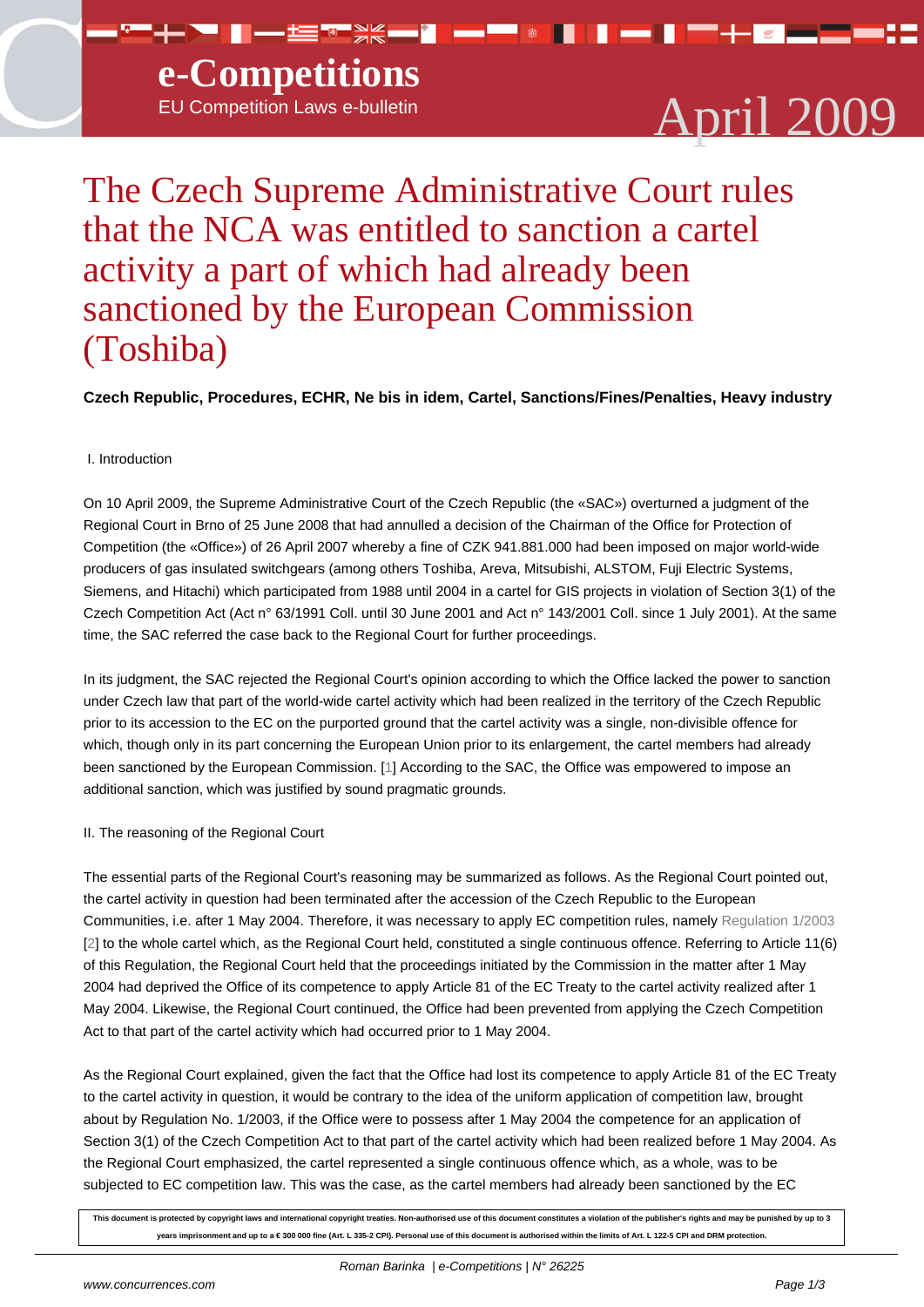Commission under Article 81 of the EC Treaty (though only for that part of the cartel activity which had been realized in the territory of the European Union prior to its enlargement on 1 May 2004). Therefore, the Regional Court concluded, given the fact that the ban on cartels codified in the Czech Competition Act embodies materially the same prohibition which is expressed in the Article 81 of the EC Treaty, the sanction imposed by the Office under Section 3(1) of the Czech Competition Act violated the ne bis in idem principle and denied the «basic meaning» of the current uniform application of competition law in the European-wide space which, according to the Regional Court, is characterised as a single market with a single competition subjected to a single jurisdiction.

#### III. The judgment of the Supreme Administrative Court

The SAC concurred with the Regional Court that the cartel activity was to be regarded as a continuous offence. This conclusion was logically sound and supported by the case law of the Court of First Instance [3] and the Court of Justice of the European Communities. [4] In addition, the SAC recalled the RWE Transgas judgment [5] in which it spelled out the essential preconditions for the application of the ne bis in idem principle in competition cases. However, as the SAC rightly pointed out, the present affair differed from the RWE Transgas case in that in the latter the offence (abuse of a dominant position) had been committed wholly after the Czech accession to the EC and, in addition, th[er](#nb3)e were only single proceedings, conducted by t[he](#nb4) NCA (and no proceedings conducted by the EC Commissio[n\)](#nb5).

Having distinguished the RWE Transgas judgment from the present case, the SAC emphasized that a decisive part of the anti-competitive conduct under consideration had been realized prior to 1 May 2004. As the SAC explained, the part of the offence committed before the enlargement of the European Union did not represent a conduct which, upon the accession of the Czech Republic to the EC, would have become retroactively subjected to EC competition law. Instead, the SAC held, the EC jurisdiction had become applicable in relation to the territory of the Czech Republic only upon its accession to the EC. Accordingly, prior to that day, the conduct had been subjected to Czech law and to the exclusive jurisdiction of the Office which was fully empowered to sanction the cartel activity under the Czech Competition Act. A decision to the contrary would lead to absurd consequences, since in the absence of the competence of the European Commission to sanction the anti-competitive behaviour realized prior to 1 May 2004 in the territory of the Czech Republic, a decisive part of the cartel activity pertaining to the national territory would have remained unpunished.

### IV. Conclusion

The judgment of the SAC elaborates upon its recent decisions rendered in the context of the parallel application of EC and national competition rules, namely the Transgas RWE [6] and Tupperware [7] judgments. It affirms that the EC competition law became applicable in the new EC Member State only upon their accession to the EC, whereas prior to that day they were entitled to sanction anticompetitive activities in their territory pursuant to their national laws, even though the respective proceedings might have been initiated after the accession date. Based on a clear and convincing analysis of this intricate area of competition law, the SAC's judgm[en](#nb6)t significantly contr[ib](#nb7)utes to a better understanding of the mutual relationship between the powers of the European Commission and the national competition authorities.

[1] Decision of the EC Commission, COMP/F/38.899, of 24 January 2007.

[2] Council Regulation (EC)  $n^{\circ}$  1/2003, of 16 December 2002, on the implementation of the rules on competition laid down i[n A](#nh1)rticles 81 and 82 of the Treaty (OJEU L 1, 4 January 2003, p. 1-25).

[\[3](#nh2)] CFI, Ap[ril 6th, 1995, Tréfileurope Sa](http://europa.eu.int/smartapi/cgi/sga_doc?smartapi!celexplus!prod!CELEXnumdoc&lg=en&numdoc=32003R0001)les SARL v. Commission, Case T-141/89, [1995] ECR II-791, § 85.

[4] ECJ, November 16th, 2000, Sar[rió SA v. Commission, Case C-291/](http://eur-lex.europa.eu/LexUriServ/LexUriServ.do?uri=OJ:L:2003:001:0001:0025:EN:PDF)98 P, [2000] ECR I-9991, § 50.

**This document is protected by copyright laws and international copyright treaties. Non-authorised use of this document constitutes a violation of the publisher's rights and may be punished by up to 3** years imprisonment and up to a € 300 000 fine (Art. L 335-2 CPI). Personal use of this d[ocument is authoris](http://curia.europa.eu/jurisp/cgi-bin/form.pl?lang=en&Submit=Rechercher&docrequire=judgements&numaff=C-291/98)ed within the limits of Art. L 122-5 CPI and DRM protection.